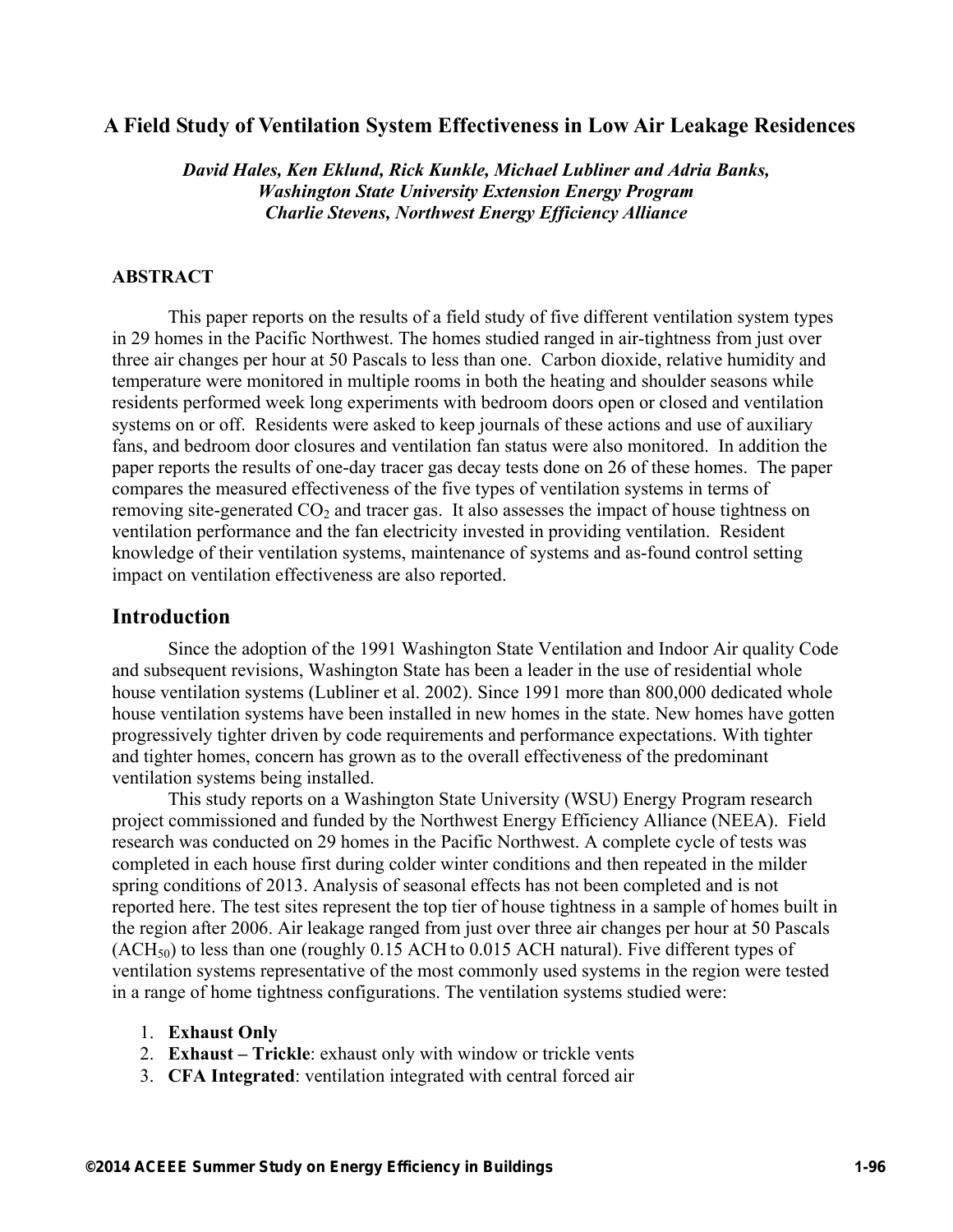- 4. **HRV and ERV**: heat recovery ventilators (HRVs) and energy recovery ventilators (ERVs) ducted systems with supplies in bedrooms and main living areas, returns in bathrooms and kitchens
- 5. **CFA Int.-HRV**: ERV/HRV integrated with central forced air

Five research questions were considered:

- 1. Characterization of estimated direct electrical energy use by the ventilation system,
- 2. The relative effectiveness of the ventilation system types,
- 3. Factors that contribute to ventilation effectiveness,
- 4. The degree to which ventilation systems reduce  $CO<sub>2</sub>$  levels during normal occupancy and use, and
- 5. House occupant knowledge and satisfaction.

Pre-screening of the homes determined that all of the ventilation systems were capable of being operated to meet the requirements of the ASHRAE standard 62.2 2010 during the experimental period.

The analysis of the long-term data set presented in this report focuses on a small portion of the data set: the master bedroom at night during the four test weeks. Future analysis will examine the main living area and second bedroom, incorporating additional data into the analysis, considering other variables, and focusing on certain sets of houses.

### **House & Ventilation System Characterization**

The study focused on ventilation system performance. Each home was extensively characterized including occupancy levels and patterns, blower door testing, duct leakage to the exterior testing as appropriate, ventilation system flow measurements, flow measurements of all exhaust appliances, amperage draws for all ventilation fans, and system-induced pressure differentials between house and exterior and between interior zones. Exhaust only and HRV systems made up the largest share of the ventilation systems. For the complete characterization of all the homes see the Phase 1 Project report (WSU 2013). Table 1 summarizes the basic characteristics of the homes. Homes labeled E# were located in the colder International Energy Conservation Code (IECC) climate zone 5 east of the Cascade Mountains. Homes labeled W# were located in the milder marine climate zone 4 west of the Cascades.

| Site # | <b>Ventilation</b><br><b>System Type</b> | $ACH_{50}$ | Year<br><b>Built</b> | Area  |                | <b>Floors Occupants</b> | <b>Bedrooms</b> | <b>Baths</b> |
|--------|------------------------------------------|------------|----------------------|-------|----------------|-------------------------|-----------------|--------------|
| E01    | <b>Exhaust Only</b>                      | 1.94       | 2011                 | 1,656 |                |                         |                 |              |
| E03    | <b>HRV</b>                               | 0.89       | 2012                 | 1,876 | $\overline{2}$ |                         |                 |              |
| E05    | Exhaust - Trickle                        | 3.18       | 2010                 | 1,310 | $\overline{2}$ |                         |                 |              |
| E09    | CFA Int.                                 | 3.2        | 2008                 | 2,843 | $\overline{2}$ |                         |                 |              |
| E10    | <b>HRV</b>                               | 2          | 2011                 | 1,896 |                |                         |                 |              |
| E11    | <b>Exhaust Only</b>                      | 2.76       | 2012                 | 2,364 | $\overline{2}$ |                         |                 |              |
| E13    | <b>Exhaust Only</b>                      | 1.82       | 2011                 | 1,352 |                |                         |                 |              |

Table 1. House characteristics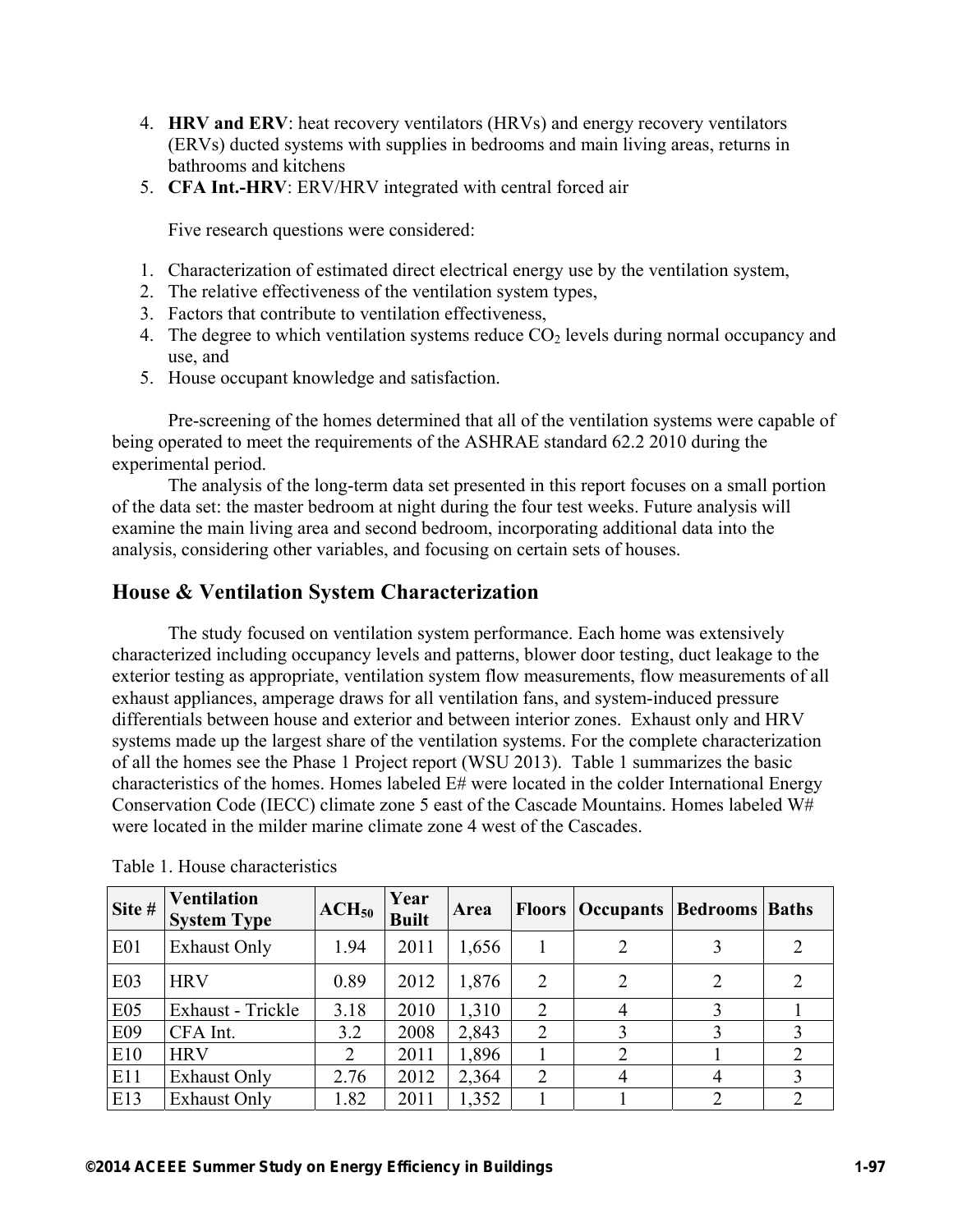| Site # | <b>Ventilation</b><br><b>System Type</b> | $ACH_{50}$ | Year<br><b>Built</b> | Area  |                | <b>Floors   Occupants   Bedrooms   Baths</b> |                |                |
|--------|------------------------------------------|------------|----------------------|-------|----------------|----------------------------------------------|----------------|----------------|
| E16    | CFA Int.                                 | 2.39       | 2009                 | 2,805 | $\overline{2}$ | $\overline{2}$                               | 3              | 2.5            |
| E18    | <b>Exhaust Only</b>                      | 1.44       | 2009                 | 3,150 | $\overline{2}$ | $\overline{2}$                               | 3              | $\overline{2}$ |
| E19    | CFA Int. - ERV                           | 3.1        | 2012                 | 1,700 | $\overline{2}$ |                                              | $\overline{3}$ | 2.5            |
| E22    | <b>ERV</b>                               | 0.36       | 2011                 | 2,115 | $\overline{2}$ | $\overline{2}$                               | $\overline{2}$ | 2.5            |
| E23    | CFA Int. - ERV                           | 3.1        | 2010                 | 2,843 | $\mathbf{1}$   | $\overline{2}$                               | 3              | 3.5            |
| E25    | <b>HRV</b>                               | 1.08       | 2012                 | 1,496 | $\mathbf{1}$   | $\overline{2}$                               | 3              | $\overline{2}$ |
| E26    | Exhaust - Trickle                        | 3.5        | 2011                 | 1,199 | $\mathbf{1}$   | $\overline{2}$                               | 3              | $\overline{2}$ |
| W02    | <b>HRV</b>                               | 1.02       | 2011                 | 3,675 | 3              | $\overline{7}$                               | $\overline{4}$ | $\overline{4}$ |
| W04    | <b>HRV</b>                               | 2.65       | 2012                 | 3,024 | $\overline{2}$ | $\overline{2}$                               | 3              | 2.5            |
| W06    | <b>HRV</b>                               | 1.42       | 2011                 | 1,881 | $\overline{2}$ | $\overline{3}$                               | 3              | $\overline{3}$ |
| W07    | Exhaust - Trickle                        | 2.93       | 2012                 | 2,080 | $\overline{2}$ | $\overline{2}$                               | 3              | 3              |
| W08    | Exhaust - Trickle                        | 3.31       | 2012                 | 1,080 | $\mathbf{1}$   | 6                                            | $\overline{3}$ | 1              |
| W12    | <b>HRV</b>                               | 0.57       | 2011                 | 1,904 | $\overline{2}$ | $\overline{4}$                               | $\overline{3}$ | 3              |
| W14    | <b>Exhaust Only</b>                      | 2.6        | 2004                 | 3,300 | $\overline{2}$ | $\overline{4}$                               | $\overline{3}$ | $\overline{3}$ |
| W15    | Exhaust - Trickle                        | 2.3        | 2012                 | 1,176 | $\mathbf{1}$   | $\overline{2}$                               | $\overline{3}$ | $\overline{2}$ |
| W17    | <b>Exhaust Only</b>                      | 2.11       | 2012                 | 1,240 | $\overline{2}$ | $\overline{2}$                               | 3              | $\overline{3}$ |
| W20    | <b>HRV</b>                               | 1.94       | 2012                 | 1,832 | $\overline{2}$ | $\overline{4}$                               | $\overline{3}$ | $\overline{2}$ |
| W21    | <b>Exhaust Only</b>                      | 2.26       | 2008                 | 1,971 | $\overline{2}$ | $\overline{2}$                               | 3              | $\overline{2}$ |
| W24    | <b>Exhaust Only</b>                      | 0.71       | 2011                 | 1,900 | $\overline{2}$ | $\overline{2}$                               | 3              | $\overline{2}$ |
| W27    | Exhaust - Trickle                        | 2.87       | 2012                 | 1,216 | $\overline{2}$ | $\overline{3}$                               | $\overline{3}$ | $\overline{2}$ |
| W28    | Unique                                   | 0.29       | 2011                 | 1,970 | $\mathbf{1}$   | $\overline{4}$                               | $\overline{4}$ | $\overline{2}$ |
| W29    | <b>Exhaust Only</b>                      | 0.26       | 2012                 | 1,764 | $\overline{2}$ | $\overline{2}$                               | 3              | $\overline{2}$ |

## **Data Collection**

Data was collected in short-term and long-term field experiments using a standard set of test conditions (ventilation systems on and off, bedroom doors open or closed). Data collected included:

- $CO<sub>2</sub>$ , temperature, and humidity measurements in the main living area and two bedrooms,
- Bedroom door closure status,
- Ventilation system fan operation,
- A journal maintained by occupants, and
- Outdoor temperature and humidity.

Long term data measurements were made at 15-minute intervals. Short term measurements were made at 1-minute intervals

# **Experimental Design**

The analyzed data came from two sets of field experiments—a set of long-term experiments conducted over many weeks by homeowners and a set of short-term (partial-day) experiments conducted by WSU Energy Program field staff.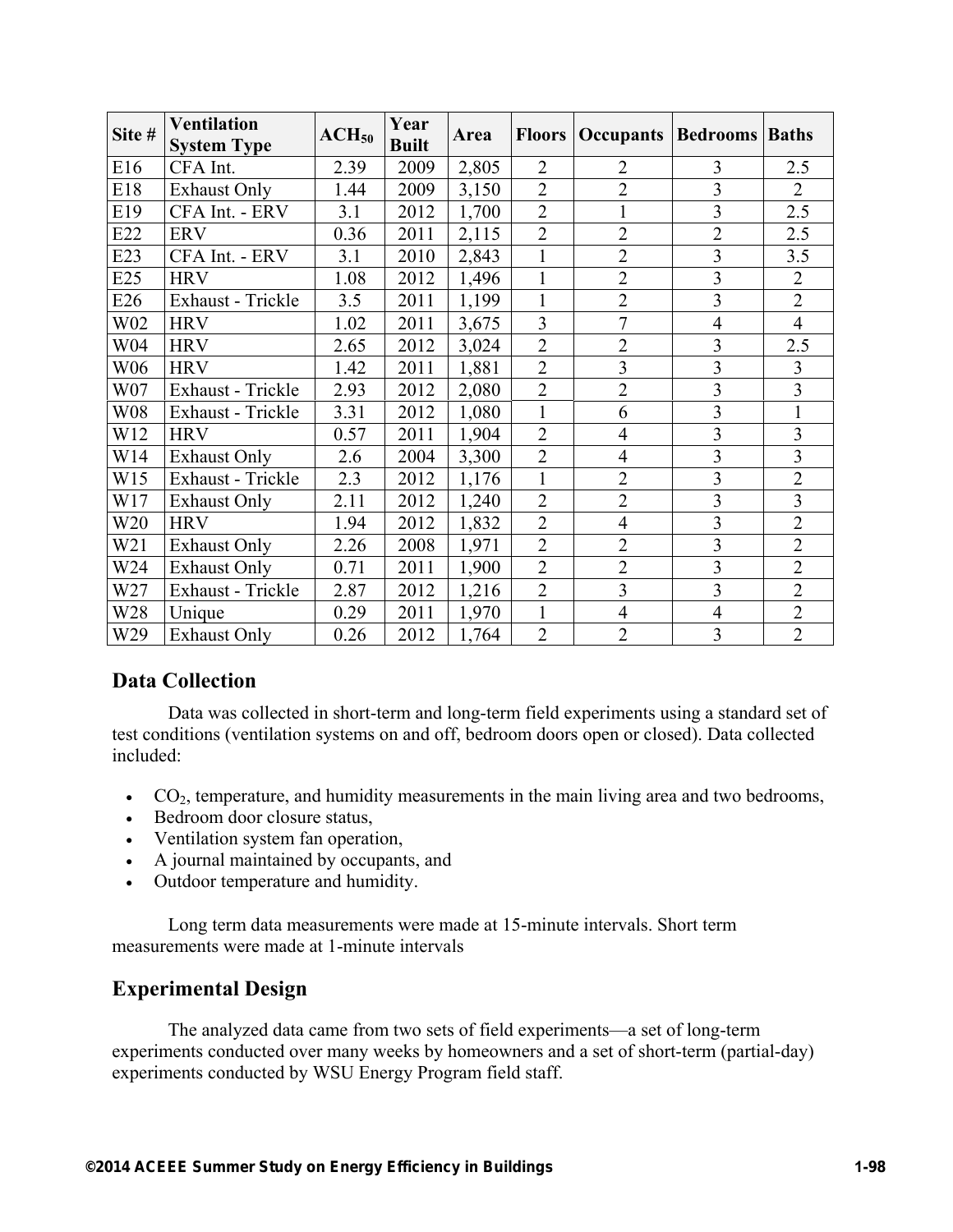#### **Long Term**

Experiments were conducted with ventilation systems on and off, doors open and closed, and trickle vents open and closed for those homes with trickle vents. Table 2 shows the combination of test conditions used for each test week in the study and the naming convention used to report the results. Note that houses with trickle vents had twice as many test weeks so that tests could be conducted with trickle vents opened or closed. The long-term test consisted of two phases: heating season and shoulder season in which the entire experimental protocol was repeated.

Table 2. Test week status conditions

| <b>Test Week</b>          |                | B              |                |                |
|---------------------------|----------------|----------------|----------------|----------------|
| <b>Ventilation System</b> | On             | Un             | Эff            | Off            |
| <b>Bedroom Doors</b>      | Jpen           | Closed         | Open           | Closed         |
| <b>Trickle Vents</b>      | Open or Closed | Open or Closed | Open or Closed | Open or Closed |

At each test site, the home occupants were asked to keep a journal that recorded:

- The start and end dates of each week-long experiment in the long-term study,
- Status of ventilation system during the experiment,
- Status of doors during each test week.
- Reading of  $CO<sub>2</sub>$  level at the beginning of each test,
- Minutes that exhaust appliances (other than the ventilation system) were used each day, as estimated by the home owner and
- Comments on each experiment and day, if any.

The WSU Energy Program field staff met with the home occupants and assessed their knowledge of the ventilation system in their home and mastery of the system controls and settings.

#### **Short-Term Field Study**

The short-term field study required that the WSU Energy Program field staff spend six to eight hours at each test site. Houses were unoccupied during testing. Tests were done from mid-April to mid-June for 26 of the houses.  $CO<sub>2</sub>$  readings were taken with highly accurate WMA-4 CO<sub>2</sub> analyzers from PP Systems.

The test protocols paralleled the test structure of the long-term tests—with ventilation system on and off, doors opened and closed, and trickle vents open and closed. However, for the short-terms tests, a known amount of  $CO<sub>2</sub>$  was injected into the house air, mixed evenly, and the decay was measured (following ASHRAE Method of Test E-741-11). Data was collected for each site containing one minute carbon dioxide concentration logs for three primary zones in each house: main living area, master bedroom and secondary bedroom. To eliminate  $CO<sub>2</sub>$ emissions the homes were not occupied (including researchers) during decay periods and there was no combustion occurring. The field researchers kept a journal during the test that documented experimental conditions including exterior temperature and the exact time and sequence of tests.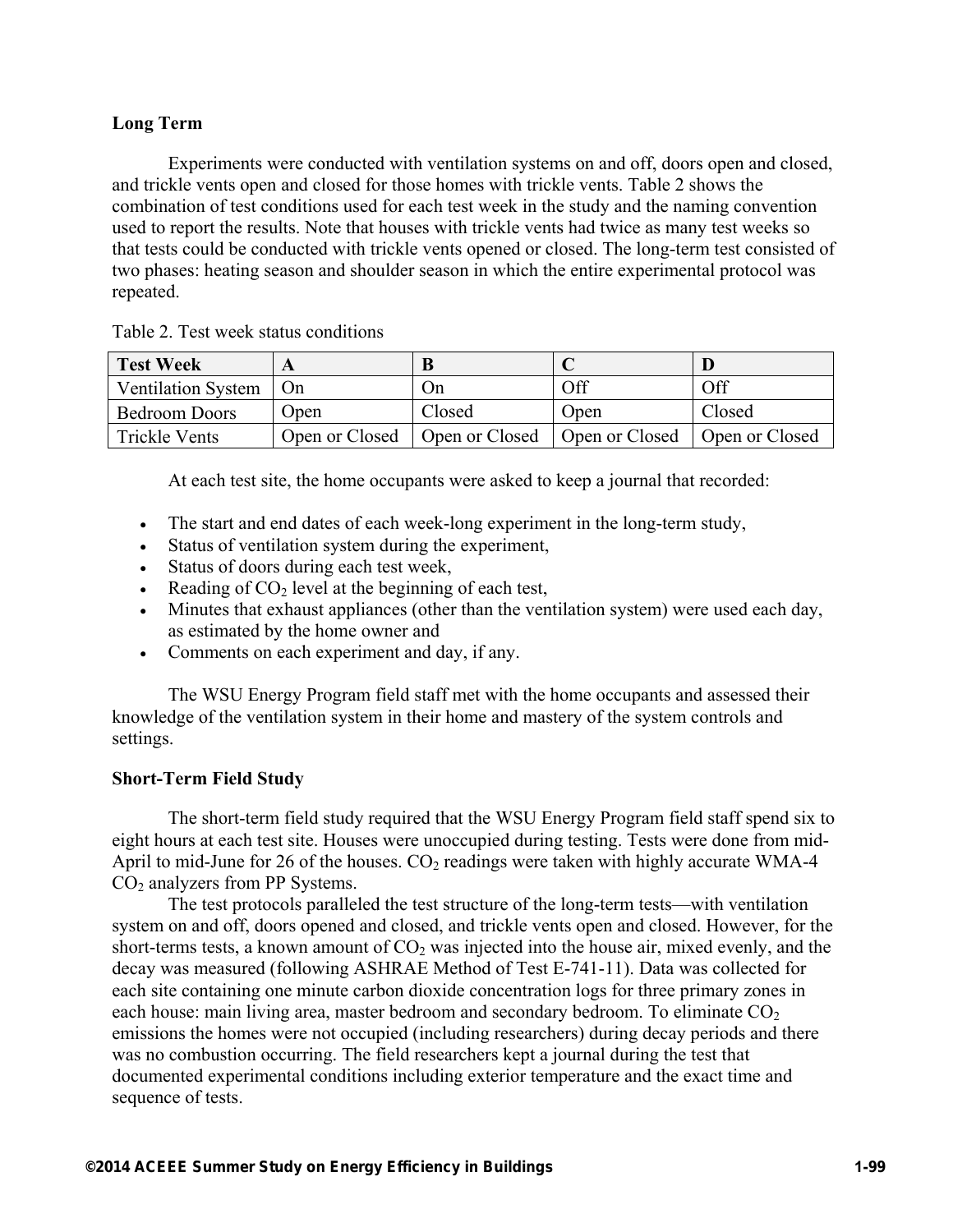## **Results**

The analysis of the data was an iterative process that involved organizing it into data sets, examining the data quality, analyzing and making comparisons of ventilation effectiveness for particular houses and across houses, and further refining the analysis to provide additional insights and address issues found in the analysis. Details of the analytic methodology are contained in the project analysis report (Eklund et al. 2013).

#### **Estimated Ventilation Fan Energy Use**

Fan run time and power measurements were used to estimate the annual electric energy use from operating different types of ventilation systems. All measurements were taken in alternating current (AC) prior to any conversion to direct current (DC). The control settings were recorded, and the actual run times were measured in most cases. Power factor was not measured on site. For purposes of this analysis, the power factor was assumed to be 0.8, based on a review of manufacturers' specifications. **It was not the intent of this phase of the research to estimate the space conditioning energy use impacts of the various ventilation systems.** Instead, the direct energy use of the ventilation system components and the air flows produced were measured, from which a more comprehensive estimate of total energy use might be developed later. The direct energy use of the ventilation systems by system type is in Table 3.

| <b>System Type</b>            | Count | Average<br>(kWh) | <b>High</b><br>(kWh) | Low<br>(kWh) | <b>Standard</b><br><b>Deviation (kWh)</b> |
|-------------------------------|-------|------------------|----------------------|--------------|-------------------------------------------|
| Exhaust w/w-out Trickle Vents | 15    | 163              | 547                  | 34           | 139                                       |
| <b>HRV/ERV</b>                |       | 504              | 765                  | 202          | 196                                       |
| Integrated with CFA           |       | 1,072            | 1,564                | 515          | 431                                       |
| All                           | 29    | 386              | .564                 | 34           | 351                                       |

Table 3. Estimated electricity use per year by ventilation system type

*Note: The system type categories shown in this table for the energy analysis vary slightly from the categories shown in Table 1 that were used in the performance analysis.*

#### **Relative Effectiveness of Ventilation Systems Studied**

"Effectiveness" is the ability of the ventilation systems to remove or dilute pollutants and provide fresh air for occupants. This long term study primarily focused on the ability to remove or dilute  $CO<sub>2</sub>$  rather than the sources and quantity of fresh air. To compare the effectiveness of the systems studied, the performance metric of measured  $CO<sub>2</sub>$  levels in the houses during different test conditions was evaluated. The test condition status and the different types of ventilation systems were the primary variables considered.

Data from the long-term and short-term studies provided insight for this analysis. Each study followed a different approach:

- The long-term study measured the impact of key variables on natural CO2 levels, such as ventilation system on or off with bedroom doors open or closed and window (trickle) vents open or closed.
- The short-term study used CO2 as a tracer gas, introduced a known quantity, and observed its decay over a period of time while deploying the same key variables.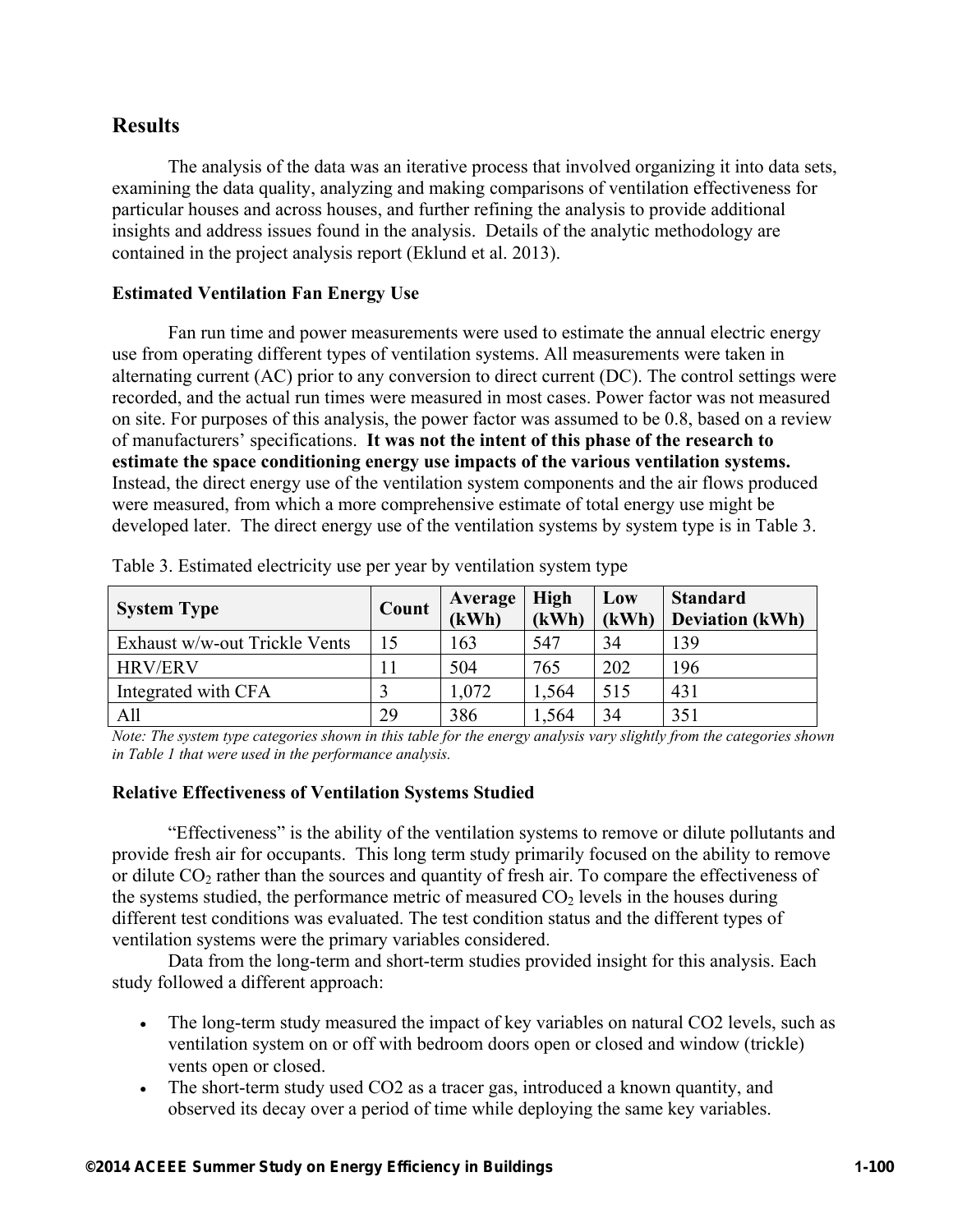**Short-term study results.** The short-term study measured decay rates of known concentrations of CO2 for 26 of the test homes using very accurate monitors while changing key factors such as ventilation system "on" status, bedroom door status, and window vent status. Ventilation air changes per hour were calculated from the decay rates. The same questions were posed for the short-term study as for the long-term study, but the answers are given in the calculated air changes produced by the ventilation systems under various conditions. The algorithm for this calculation was provided by Terry Brennan (T. Brennan, Principal, Camroden Assoc., Inc., pers. Comm., April 16, 2013)

To most accurately represent the ACH of multiple individual zones would require a unique tracer for each zone, which was not done in this study. Having only one tracer gas in multiple zones when doors are closed ignores the possible interaction between zones and differences in tracer concentrations that develop. In this analysis, the absolute ACH in different rooms is not the key focus—instead it is the relative performance of different types of ventilation systems under the same set of typical occupancy conditions.

The tests with the ventilation system off provide a baseline for this analysis of ventilation system performance. For the main living area, the mean ACH values were 0.07 to 0.08; for the master bedroom, the mean ACH values were 0.05 to 0.06. The value was below 0.10 ACH for most of the houses, less than 1/3 of generally recommended levels. These levels clearly demonstrate the need for ventilation in homes with low air leakage.

Figure 1 shows the calculated air changes per hour as determined from the measured  $CO<sub>2</sub>$ tracer decays for the master bedroom when the ventilation system is on and the door is open or closed. When the door is open, all three system types perform similarly. The median values range from 0.28 to 0.36 ACH. Closing the door causes virtually no change in the CFA integrated median ACH value, but there is almost a 25% drop in the exhaust only median value and a 47% increase in the HRV median effective ACH. However, the range of ACH values for the HRV systems increases significantly, indicating that some of the individual systems had a much greater change in performance than others under this test condition. The specific location of HRV returns and supplies and the location of exhaust only fans relative to bedrooms and open air pathways probably affect these values and are under further analysis.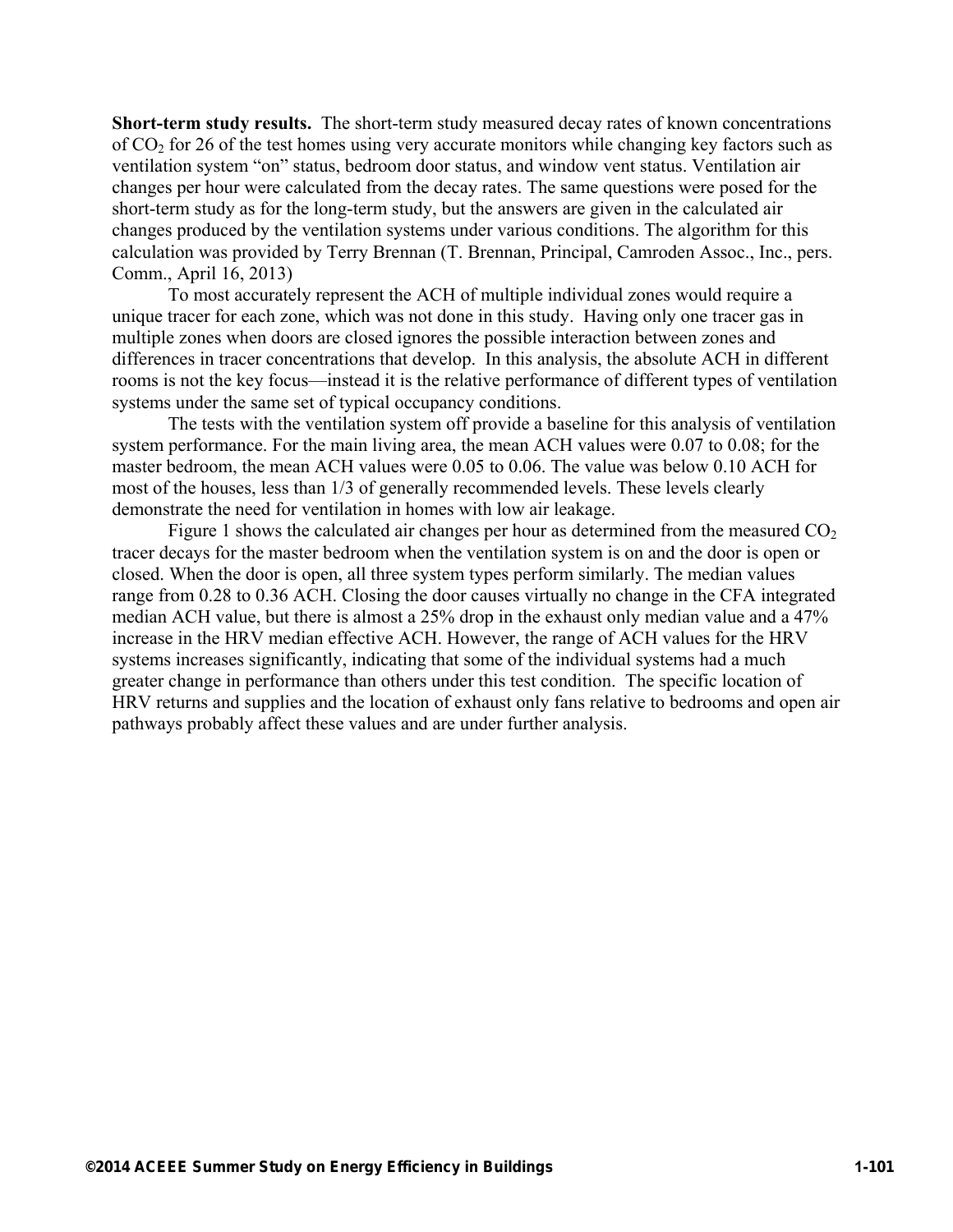

Figure 1. Master bedroom test ACH with ventilation system on and doors open or closed.

This is the most dramatic condition shown by the short-term test. Under conditions where the highest production of natural  $CO<sub>2</sub>$  takes place (at night in the master bedroom with the doors closed), the ability of exhaust only systems as a group decreased while the average performance of HRVs improved. CFA integrated ventilation function was stable, but still below 0.3 ACH.

Conversely, in the main living area there was very little difference in the test ACH values for the different ventilation systems or for the door open or closed conditions (Figure 2). All of the systems had ACH values around 0.3 with the doors open. For exhaust only systems located in the main living area, there is minimal difference in the median ACH value with the doors closed or open because the path from the main living room to the exhaust fan is not affected by closing the doors. There is a small drop in the ACH values for the CFA integrated and HRV systems because the flow paths are affected by closing the doors. For the HRV systems, the median ACH value goes up significantly in the master bedroom when the doors are closed but declines slightly in the main living room, suggesting that with the doors closed, there is likely reduced flow back to the main living space indicating that these systems are not perfectly balanced.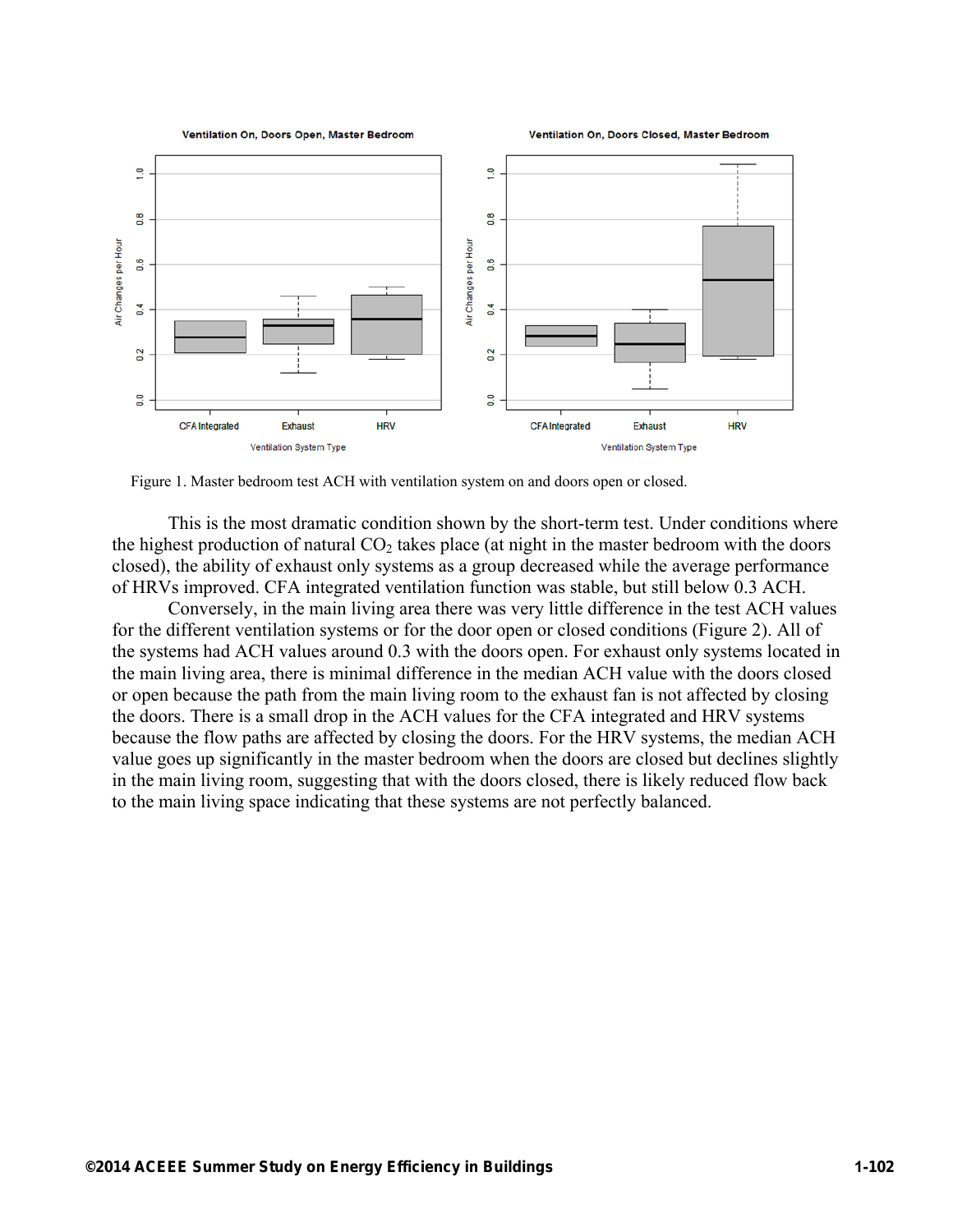

Figure 2. Main living area test ACH with ventilation system on and doors open or closed.

Exhaust only with trickle vents is the other ventilation strategy reported here. In the short-term tests and analysis, the WSU Energy Program team compared the performance of these systems with the vents open and closed for the six houses with trickle vents. Figure 3 shows the results of this comparison for the master bedroom. Note that when the bedroom doors are open, there is very little difference in the average performance with vents open or vents closed. When the doors are closed, the vents appear to make a difference. The median air change rate increases from 0.25 to 0.35, or 43%. There was an increase in air change rate for all six houses but it is still insufficient to bring the median ventilation level to a rate consistent with reducing  $CO<sub>2</sub>$  to 1,000 ppm or less with assumed emission rates for sedentary occupants.

When the same experiment is performed in the main living area, the results are inconsistent. With doors open, opening the vents cause the median effective ACH to increase, but there is a lot of variation and in some of the houses the ACH decreases when the vents are opened. The results are reversed when the doors are closed – there is a little more ventilation on average with vents closed than open. However, the variation in ACH is large --in some houses it increases and in others it decreases. The trickle vents have little consistent impact on the ACH in the main living area.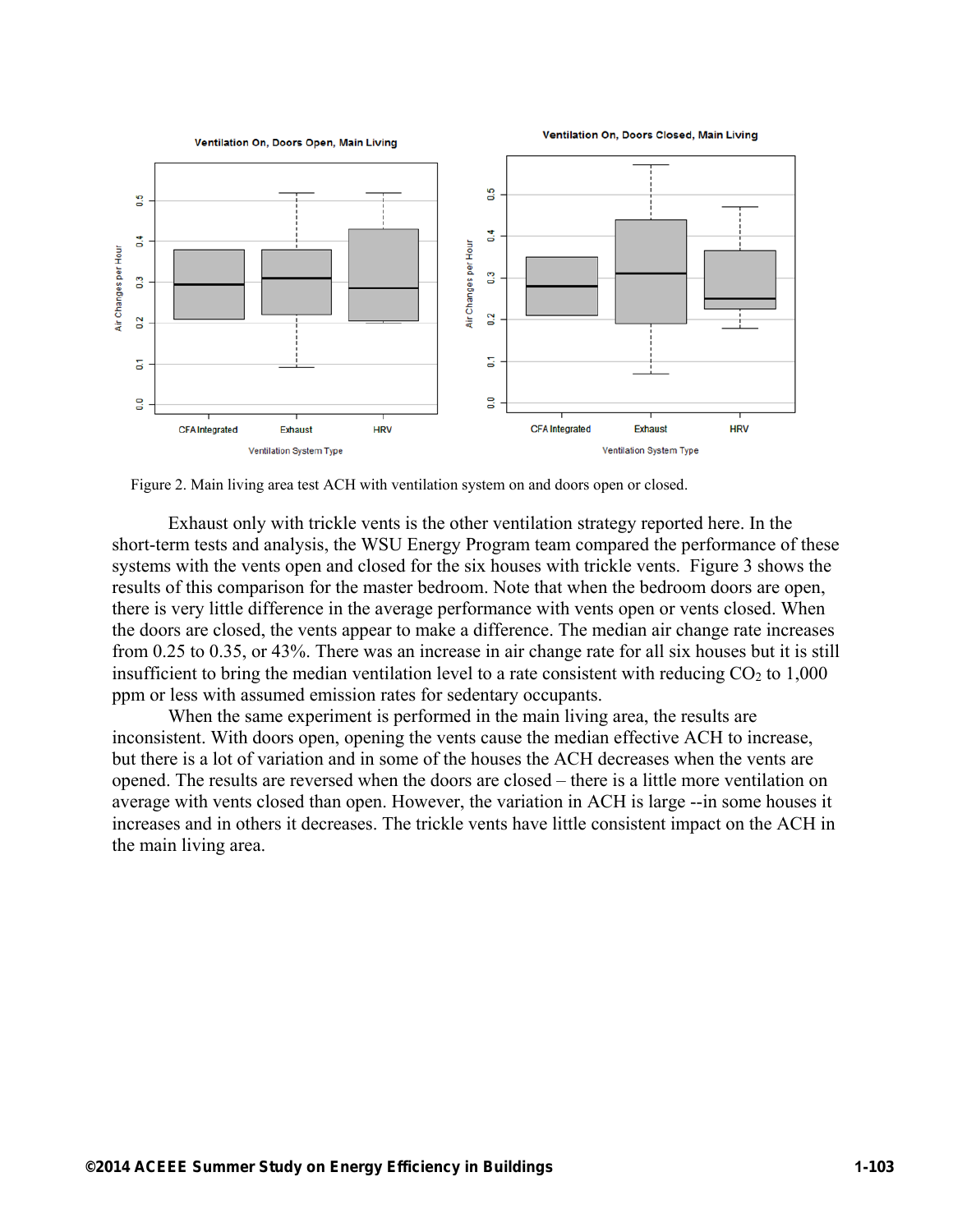

Trickle Vent Status, Ventilation On, Doors Closed, MasterBedroom



Figure 3. Impact of trickle vents open or closed on master bedroom test ACH.

**Long-term study results.** To follow the long-term study data analysis, it is critical to understand the cycle of test weeks when each test site participated (see Table 2). The preliminary analysis of long-term study data focused on the master bedroom between midnight and 6 a.m., when it is likely to be occupied and the need for ventilation is the most significant. It is under these conditions where the differences between the ventilation systems would be most apparent. This is illustrated in Figure 4, which shows all the measured  $CO<sub>2</sub>$  data for the master bedroom for house #E01 a home with exhaust only ventilation centrally located in the laundry. The highest  $CO<sub>2</sub>$  levels tended to occur during the early morning hours. Levels tended to be lowest with the ventilation system on and doors open (test A), increased when the doors were closed (test B), increased more with the ventilation system off and doors open (test C), and were highest when the ventilation system was off and doors closed (test D).



Figure 4.  $CO<sub>2</sub>$  Levels for E01 master bedroom by hour of the day and test condition.

The first question in the long-term study is whether there is adequate ventilation in the base case home without mechanical ventilation. Testing the homes with the ventilation system off was designed to answer this question. Figure 6 shows a histogram of master bedroom  $CO<sub>2</sub>$ levels at night with the ventilation system off and bedroom doors in both open (test condition C)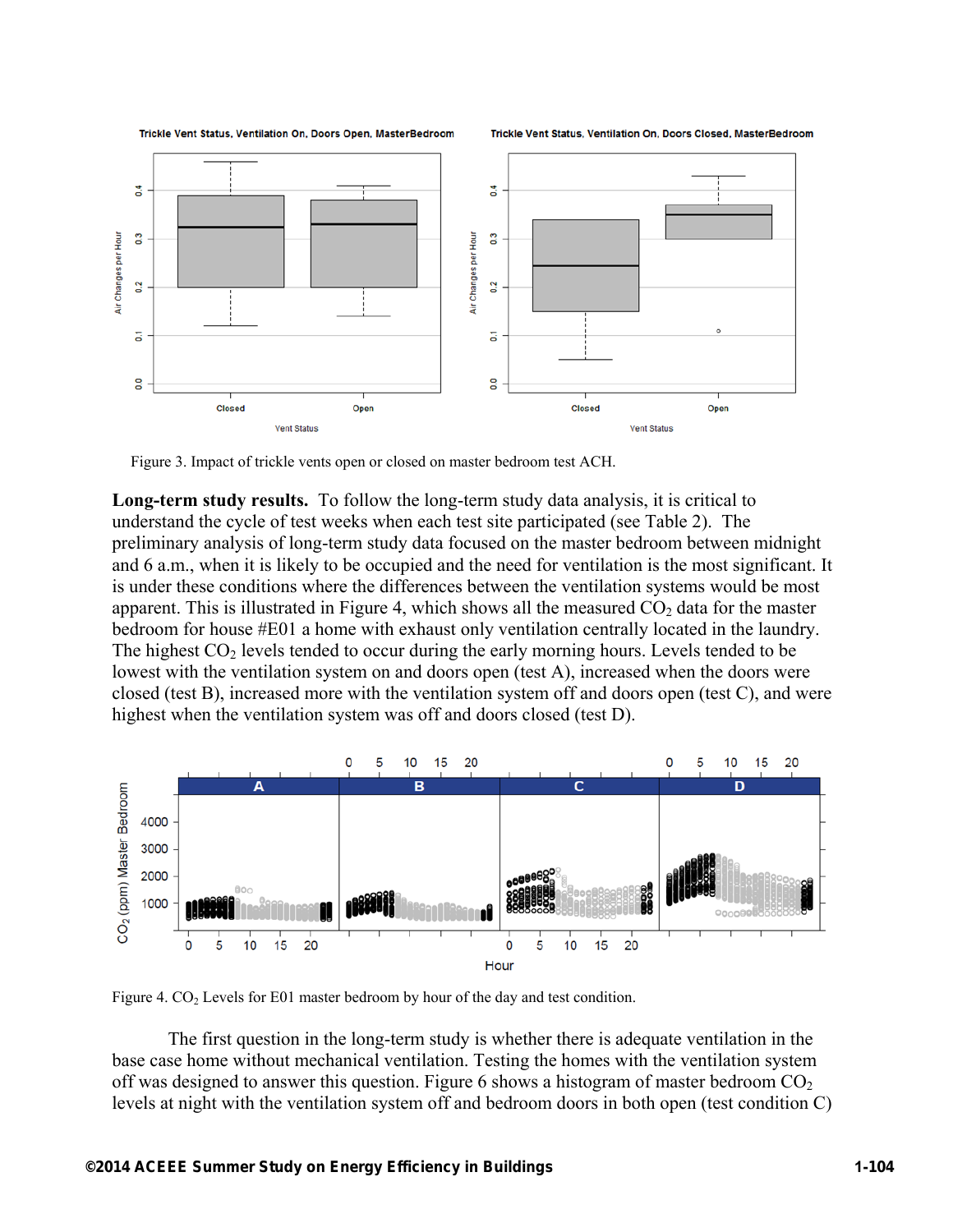and closed configurations (test condition D). The data in the figure is the average of the distributions for all the houses and has been normalized so that homes with different amounts of data are treated equally. The results for the closed door condition show higher  $CO<sub>2</sub>$  levels. Because no mechanical systems are moving air in this situation except for the few houses with central forced air systems, this difference is not surprising. If  $1,000$  ppm of  $CO<sub>2</sub>$  is considered a reasonable concentration, approximately a fifth of all the "no ventilation" levels are below this value. About a quarter of the levels exceed 2,000 ppm. The value of 1,000 ppm is taken from ASTM Standard D6245 as the commonly referred value for 650 ppm above an ambient outside air level of 350 ppm (now 400 ppm).

The higher  $CO<sub>2</sub>$  levels shown in Figure 6 are concentrated in a subset of the houses. While most houses have data above 2,000 ppm for test D, eight houses have more than half their data above this level. For test C, five houses have more than half their  $CO<sub>2</sub>$  data above 2,000 ppm and many have no data above this level. See the next section for more discussion of individual houses and factors that influence ventilation effectiveness.





Figure 7 shows the distribution of  $CO<sub>2</sub>$  levels for each house for each test condition. It identifies which test sites have adequate ventilation for the different test conditions. The stacked bars for each house reflect the percent of measured  $CO<sub>2</sub>$  levels that fall into certain bins. Green reflects  $CO<sub>2</sub>$  levels below 1,000 ppm. Houses that show up as mostly green for a certain test condition seem to have adequate ventilation. Red shades indicate higher levels of pollution and suggest that ventilation is not adequate. Several general observations can be made from the results shown in Figure 7:

- Missing bars in the figure indicate where a house had no data that complied with the test condition displayed.
- $CO<sub>2</sub>$  levels are lowest for test A (ventilation on, doors open) and highest for test D (ventilation off, doors closed).
- Many of the houses seem to have adequate ventilation for test condition A (green), but a set of houses have  $CO<sub>2</sub>$  levels between 1,000 and 2,000 ppm most of the time (blue).
- When the doors are closed in test condition B, fewer houses have adequate ventilation.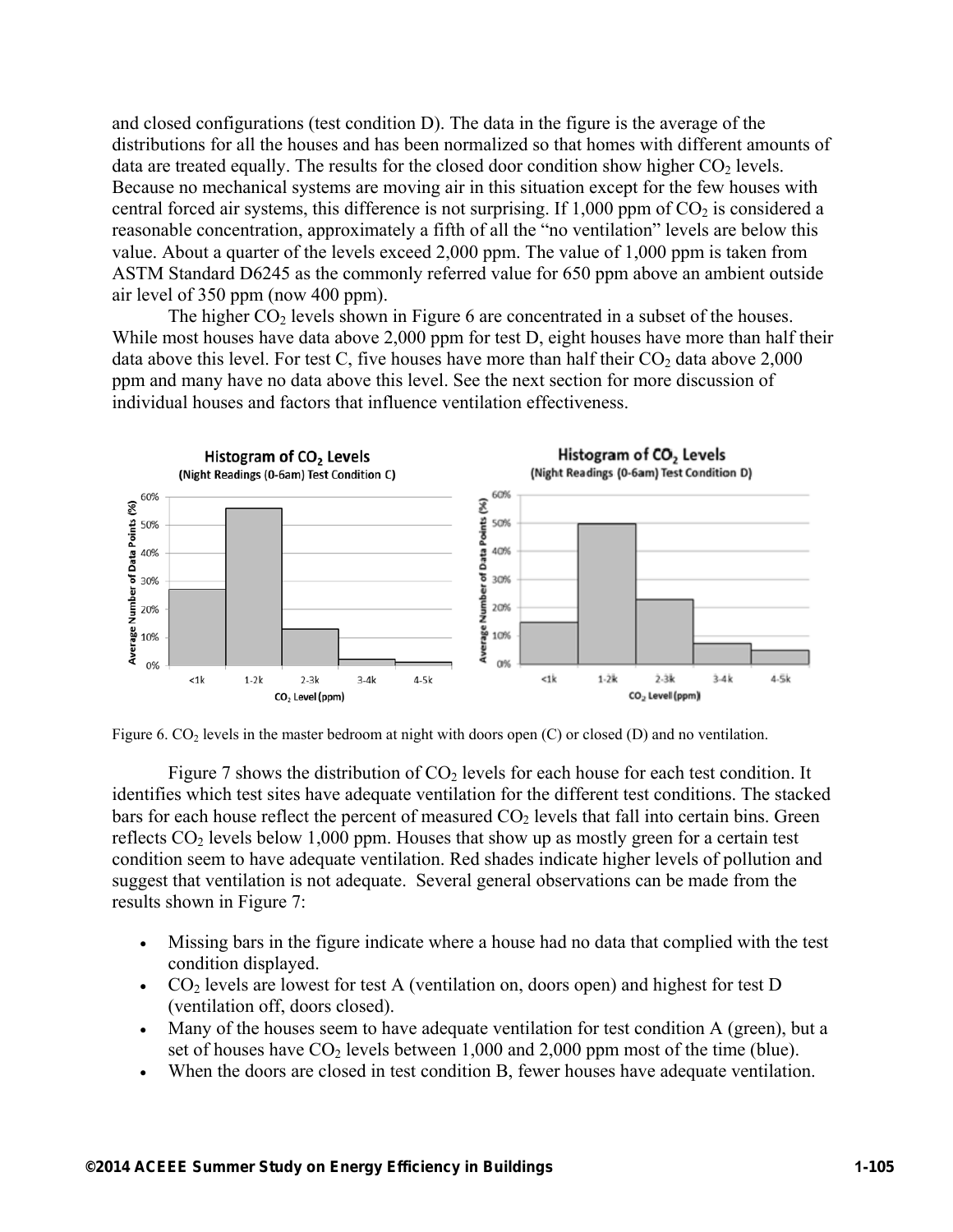- The houses that have the highest  $CO<sub>2</sub>$  levels when the ventilation system is off (tests C and D) also tend to have the highest levels when the ventilation system is on.
- A few houses have relatively low  $CO<sub>2</sub>$  levels across all the tests.



Distribution of Master Bedroom CO<sub>2</sub> Levels

Figure 7.  $CO<sub>2</sub>$  level distribution in individual houses by test condition.

Additional analysis included the impacts of house air tightness, conditioned area and occupancy levels, and return pathways between rooms isolated behind closed doors and the main body of the house. The characteristics of houses with high or low  $CO<sub>2</sub>$  levels suggest these factors influence ventilation effectiveness. The complete analysis can be found in the project report (Eklund et al. 2013).

#### **Home Occupant Knowledge of and Satisfaction with Different Types of Ventilation System**

The WSU Energy Program team attempted to determine each homeowner's:

Knowledge of their ventilation system and its operation and maintenance needs,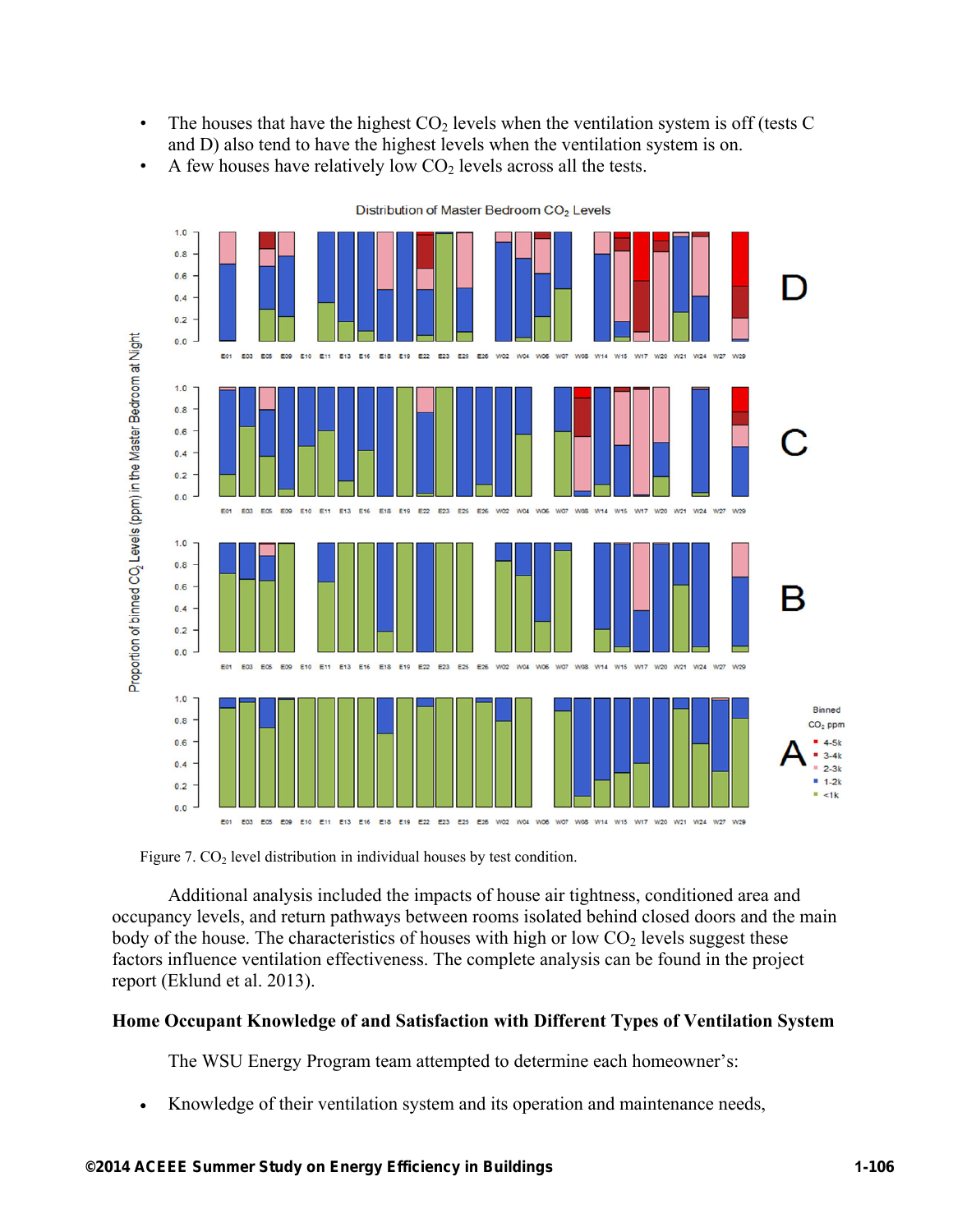- Satisfaction with their system, and
- Interest in indoor air quality.



Levels of knowledge were assessed according to Figure 8.

Figure 8. Spread of the four knowledge groups.

The fact that over 90% of the occupants were satisfied with their system performance and indoor air quality even though over half of them did not have enough knowledge to operate or maintain the system is troubling, especially where the lack of knowledge correlates with unresolved operation and maintenance issues found by the WSU Energy Program field staff. It means that occupant satisfaction is not a good indicator of ventilation system performance. Further, if something was seriously wrong with the system, the home occupant would probably be unable to recognize it or take appropriate action.

Problems found on initial audit included controls not set to deliver sufficient ventilation to meet standards; inaccessible controls; filters and fan housings jammed with dust and lint; disconnected ducts; HRV operation wired backwards; and ductwork never completed. Complexity of controls was also often problematic.

### **Conclusions**

The analysis provides an initial response to the research questions by summarizing the results of the short-term analysis, considering the energy use of the ventilation systems, conducting an analysis of the long-term data for the master bedroom for six night hours (midnight to 6 a.m.) and summarizing the field work to ascertain occupants' knowledge of their ventilation systems. The key results are initial findings that can be used to identify areas for further work:

- There is a fairly wide variation of ventilation fan electricity use both within and across ventilation system types.
	- o The exhaust systems have the lowest direct energy use followed by the HRV/E systems.
	- o The ventilation systems integrated with central forced air systems have the highest use though there is wide variation within this small group.
- Measurements show the natural ventilation is inadequate when the ventilation systems are off and that the ventilation systems provide a clear benefit when they are turned on.